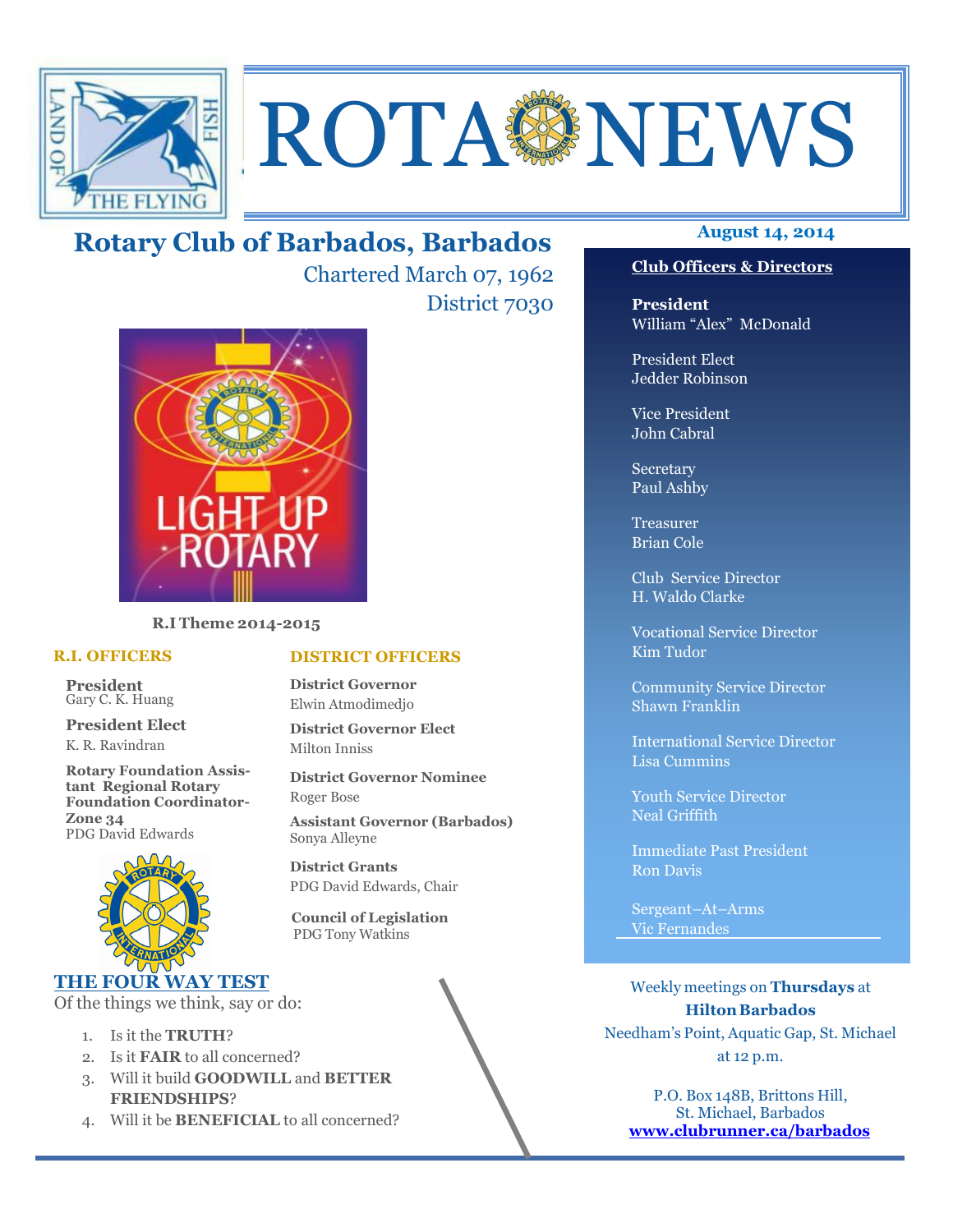#### **THE ROTARY CLUB OF BARBADOS WELCOMES ALL VISITING ROTARIANS AND GUESTS**

Today will be a Business Meeting where the Board of Directors will give an update on the Status of the Club.

*Did you know of another famous Rotarian from the*  $-RC$ *o* Chattanooga—Downtown, TN besides Dr. Jim Catanzaro who was our Guest Speaker on July 31? Well it is John F. Germ.



John F. Germ, a member of the Rotary Club of Chattanooga, Tennessee, USA, and chair of the International Polio Plus Committee, is the selection of the Nominating Committee for President of RI in 2016-17.

candidates.

He will become the President-nominee on 1 October if there are no challenging

In 2013 he was one of the twelve members of Rotary who were honoured by The White House as Champions of Change for their service in the workplace, in communities, and internationally.

#### Nominate a Champion of Change

President Obama has challenged us all to help win the future by out-educating, out-innovating, and out-building our competitors in the 21st century. Know someone who is doing extraordinary things to make a difference in your community? Nominate them to be a Champion of Change. We'll consider your nominations as we feature people who are bringing about change in their communities on the White House website to share their ideas on how to win the future.

#### **Again this week there is an experienced Greeting Team of PP Algie Leacock & PP Tony Williams**

#### **Meet PP Algie and PP Tony**

PP Algernon "Algie" joined the club on September 02, 1984. He served as President for the year 2001-02. In his year we saw the re-birth of a re-vamped Pride of Workmanship Award program. In that year the Club became involved in the repairs at the Roman Catholic School and training of Montessori Teachers. He comes from a family which can boast of four (4) Rotary Club Presidents. His brother RCOB –South, his sister in the USA and his late father: this Club. His mother is an Honorary Rotar-



ian of our Club. He was awarded a Paul Harris Fellowship in 2008



PP Anthony "Tony" Williams joined the Club on November 27, 2003. Before his Presidency for 2012-13, he served as Director 2006-08, Secretary 2009-11, Fund Raising Chair 2011-12. He continues to serve the Youth Service Directorate with special interest for Interact. He was awarded a Paul Harris Fellowship in 2011. In his Presidential Year, two wards were refurbished at the St. Michael Geriatric Hospital.

#### **For those who missed last Thursday; following are the highlights.**

President Alex gave an update on upcoming events. Also he asked Tracey Knight-Lloyd to give an overview of the planned Autism Project.

- Past President's Day is scheduled for August 21. He asked members to be dressed in Jackets, Ties and Braces
- The Boat Picnic is set for Sunday, August 24 with sailing along the West Coast. With only three boats available there is limited space. Members are asked to book early to avoid disappointment. Skippers will be PDG David and PP's John Cabral and Ron Davis
- With the Club Forum slated for Saturday September 06 the Thursday weekly meeting will be cancelled
- Anti-bullying and, more particularly, cyber-bullying will be special focus by the club
- Carols by Candlelight will be early this year and is slated for December 07

#### **AUTISM - DISTRICT PROJECT**

T K-L provided an overview of a project on autism she was asked to head by President Alex.

The DG Elwin has asked that every club focus on autism in this year.



Tracey started by stating that Dr Albert and herself have a personal involvement in autism and will be the contact persons for the project.

Further she stated that there are two areas which require special focus :–

- Creating awareness
- Early intervention

The following are Project ideas:

- Early awareness and early treatment
- Educating caregivers
- Informing parents of the availability of resources and where they can be obtained

A think tank including a speech therapist will be set up to determine which projects should be implemented

In addition Tracey stated that there is "the passion and drive" for the project on autism and the club's full involvement is required for implementation.

Further she noted that the incidence of autism was on the rise and there was a waiting list for persons to get into programs.

### **Meeting Details**

**Thursday, August 07, 2014 Sergeant-At-Arms: Vic Fernandes** 

- **Attendance 58%**
- **Raffle \$88.00**
- **Winner SAA Vic**
- **Fines \$203.00**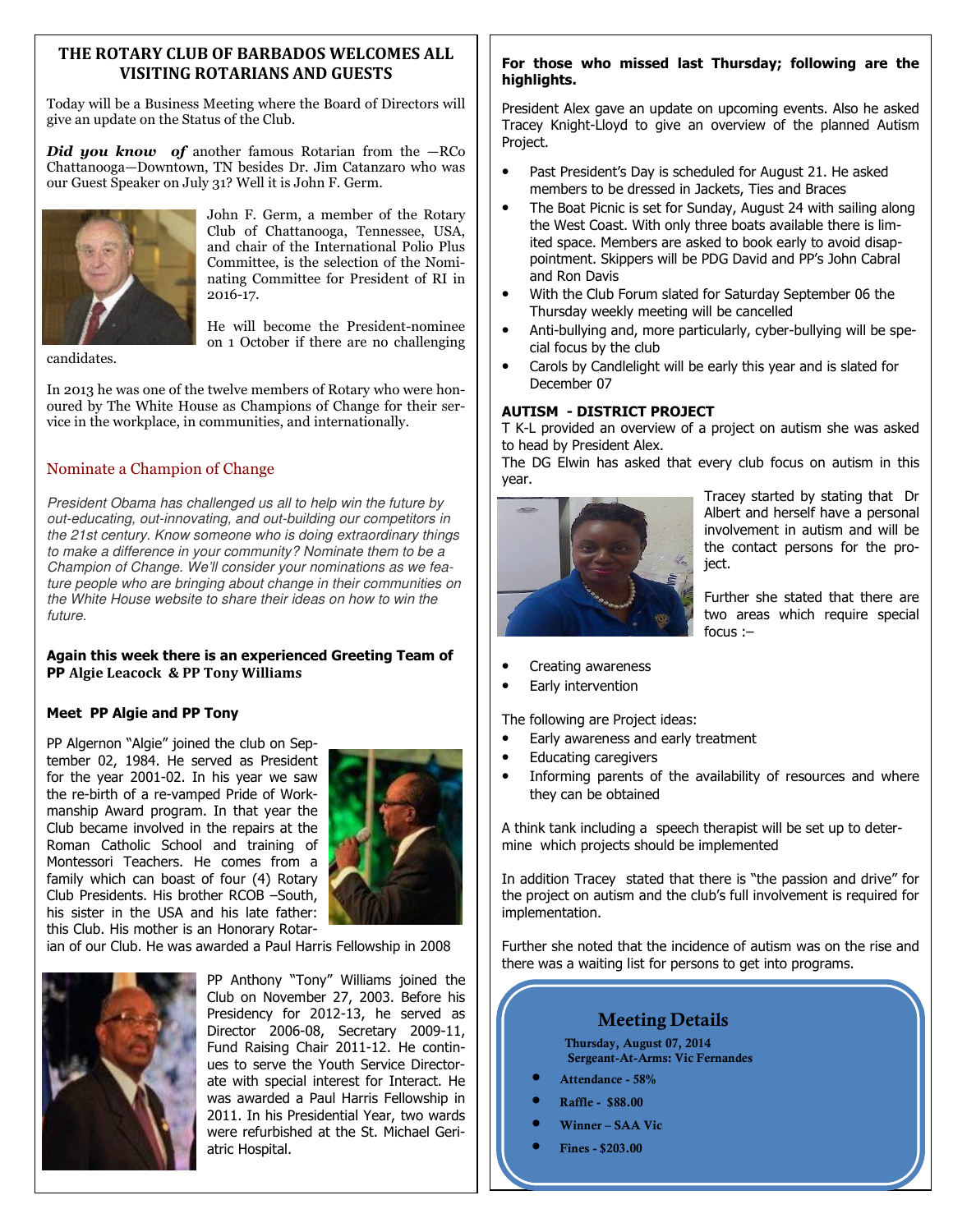#### **PROFILES IN COMMUNITY SERVICE -#8— RANDALL GODDARD, PHF. Continued from Aug 07**

*This week Randall speaks about his other interests and influences* 

#### **By D.R. Douglin**



*What posts did you hold in the Club?*  I was a Director for one year.

#### *What are your other interests?*

Well I was always involved in community work. Besides the Rotary, I was active in the 4H Club and the Jaycees Foundation. Jaycees

organized carnival at Kensington and the Queen show. In the Jaycees, I was in charge of the carnival committee. We would meet at Kensington House where my grandfather used to live or the home of Lisle Odle. I was involved with the Barbados Employers Confederation, the Caribbean Employers Confederation and the Human Resource Association of Barbados.

I was also on the Board of Governors of St. Ursuline Convent.

#### *What is one of your favorite family stories?*

My wife and I were engaged on her birthday the  $27<sup>th</sup>$  day of February 1960 and were married on my birthday the  $24<sup>th</sup>$  day of July 1960.

We have been married for 54 years. We have two children Linda and Martin. Linda is married to Charles Herbert, the Chairman of Goddard Enterprises. Martin is a loss adjuster with his own company. We have 4 grandchildren, 3 boys and 1 girl.

I started school at the Convent then I went to Lodge and the University of Canada, Queen's University. At Lodge I played cricket and football and represented the school at Interschool sports in athletics, cricket and football of which I was Captain. I was on the 4 x 100 relay team. It was 4 x 100 yards at that time and not metres. We won that year. At that time, only Harrison College, Combermere and Lodge competed in the Interschool sports. Now all the schools compete. I think that is better.

#### **Which person influenced your life the most?**

I did a Dale Carnegie course which gave me confidence in public speaking.

*Continued over*

#### **PROFILES IN COMMUNITY SERVICE CON'T**

#### *Tell me about your career.*

I was involved in negotiations for 25 years. I studied business at the University of Canada, Queen's University. I was always employed with Goddard's and was in charge of personnel. I spent 2 years in St. Vincent and 2 short stints in St. Lucia. I was in charge of personnel management now human resource management. I dealt with the unions for 25 years until retirement.

#### *Would you like to say anything about your political interests?*

Right now I am concerned about life in Barbados. There is a lot of talk but no action. We are not doing things right. The private sector is trying to get together with the Ministers of Government. If they speak up, they are abused. Ronald Ramsey is right. They need to speak out and be heard.

#### *What is your favorite book?*

Favorite? Well I can tell you that I am reading an interesting book called the Price of Freedom by Donna Every. The cover picture is a picture of my nephew's daughter Sarah Lambert. It is about the life of women who lived in the plantation house. The quote which sums up the sentiment for me is from the slave girl who got married: "You might be able to buy my body but you will never be able to buy my soul". That is powerful. Another book that has interested me from the time I was young is the book of Dr. Albert Schweitzer "Out of my Life and Thought: An autobiography". He became a doctor late in life and become a missionary. He set up a medical clinic in Africa to help the needy there. His philosophy was reverence for life.

#### *What advice would you give to the younger members of the Club?*

Be active and to think of projects like the Chain Link and other fundraising projects. Get involved however you can…in sports… in community…however you can.

For his contribution to the community, Randall was awarded a **Paul Harris Fellowship** in 2003.

*NB– LAST WEEK WE INCORRECTLY REFERRED TO A HOME AS HAZELMERE, IT SHOULD HAVE BEEN THE ALMAIR HOME* 

#### **UPDATE ON THE BOAT PICNIC—AUGUST 24**

So far PDG David, PP Ron, PP Roger and PP John Cabral have made their boats available. Rtn. Don is to confirm by Friday Aug 15.

The time for the picnic is 11.00 a.m. until 4.00 p.m. Sailing will be from the areas where each boat is docked.

Please confirm your attendance as a matter of urgency by 12.00 (noon) on Monday, August 18 to PP Jerry via email to jerry@premierevents.com.bb.

Remember there is limited capacity and places will be allocated on a first response first accommodated basis.

PP Jerry